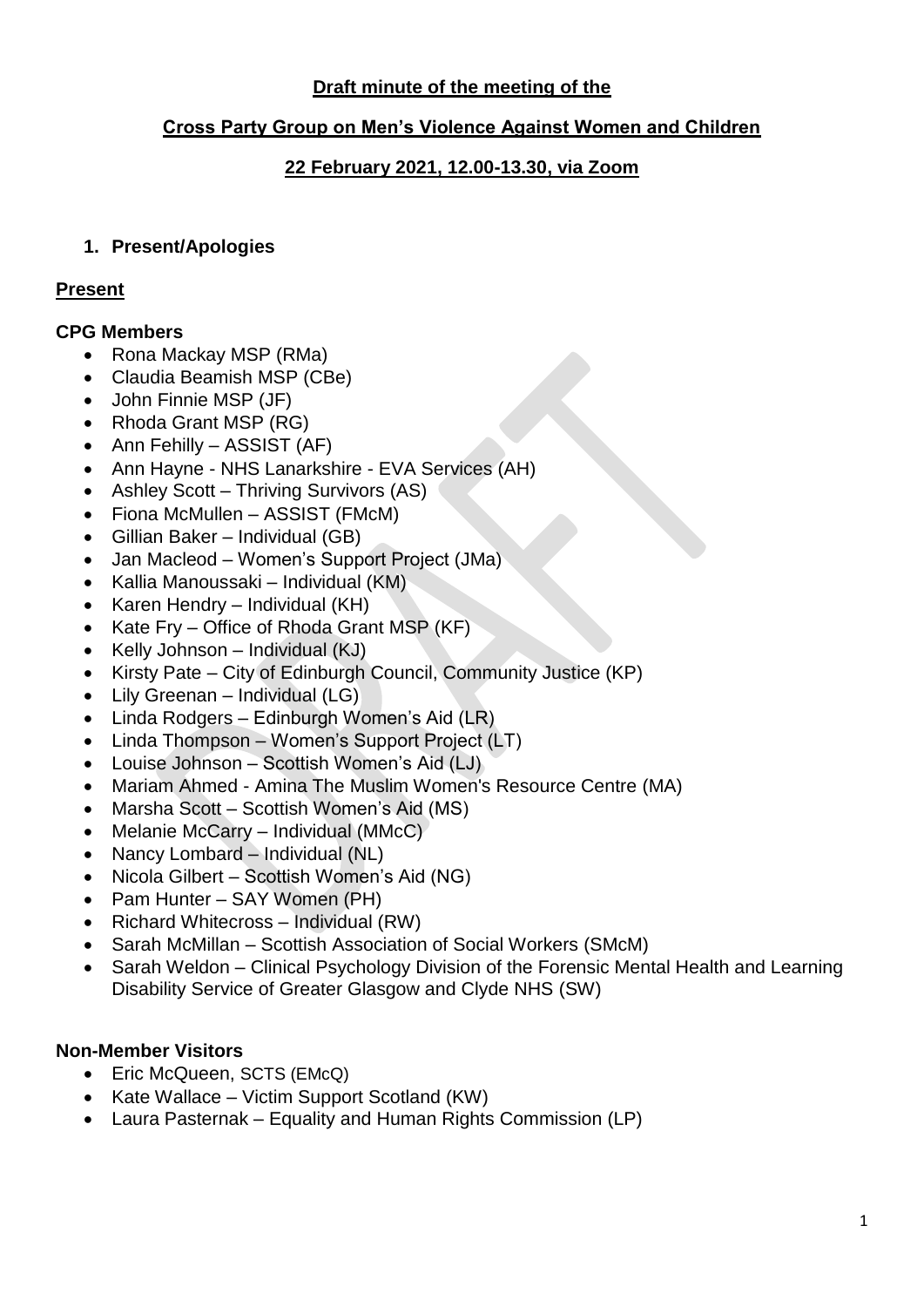# **Apologies**

- Carolyn Fox McKay, Girl Guiding Scotland
- Christine Gray, Individual
- David Ferguson, Barnodo's Scotland
- Davy Thompson, White Ribbon Scotland
- Dilraj S. Watson, Amina The Muslim Women's Resource Centre
- George Eckton, Individual
- Johann Lamont, MSP
- Katy Proctor, Individual
- Nicoletta Primo, Girl Guiding Scotland
- Nikki Dillon, Individual
- Rachel Adamson, Zero Tolerance

## **2. COVID and VAWG in the Justice System**

A. An Assessment of the Impact of SCTS Responses to COVID on Women and Girls, Eric McQueen, Chief Executive SCTS

RMa welcomed EMcQ, who opened his presentation by stressing that the SCTS were aware COVID had had an impact on those involved in domestic abuse cases. He went on to update those attending about the impact of COVID on the SCTS responses to COVID. Impacts included:

- The closure of the courts for three months, followed by a phased re-opening of the courts, which meant there was a significant backlog of cases to address.
- A change in work location, with 40% of staff had been working from home.

In addressing the backlog, the SCTS had introduced a variety of measures to ensure the safety of all involved, including:

- The implementation of robust physical distancing measures.
- Additional measures taken to protect vulnerable witnesses.
- Close working with Victim Support Scotland.

There had been a number of developments, affecting the ability to address the backlog of cases. These included:

The announcement of a £50m justice fund, which is not just available to court. This fund was seen as a first step, which would need to be increased over a 3 to 4 year period, to address backlogs in the High Court, Sheriff/Jury and Summary Business cases.

While a backlog will exist for some time, there have been a number of unexpected outcomes from changes brought about by responses to COVID, among them:

- The use of large-scale venues, such as cinemas, as jury centres.
- The benefits of technical and digital solutions. While these are not the only solution to issues arising out of COVID, they form part of the response.

EMcQ's presentation was followed by questions or comments from those attending:

## *Had COVID affected the make-up of juries? (NL)*

- The impact on this area had not seemed to be significant, with one exception, where excusals for key workers and those with childcare issues had been higher.
- However, EMcQ assured those attending that the statistics would be reviewed, and softer methods of evaluation would also be carried out with jurors, victims and others.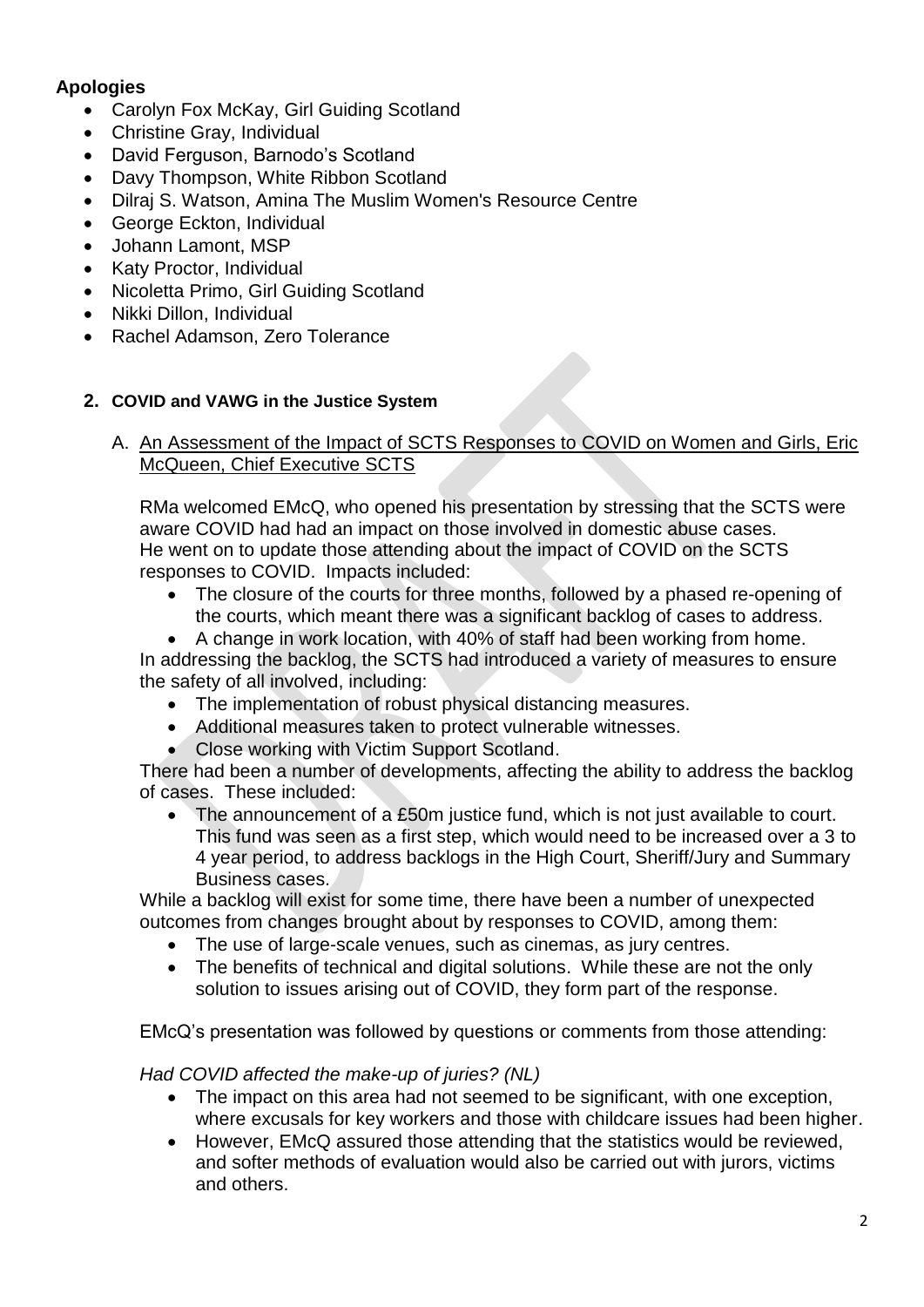*MS re-iterated the focus of the Cross-Party Group and asked if processes had been reviewed to allow the SCTS to assess the impact on women and girls as victims, but also on their own staff, making sure actions do not disproportionately burden those already disproportionately burdened through inequalilties.*

• EMcQ said that the answers are not simple, but stated that domestic abuse and those cases involving children had been given priority.

## B. From the Coalface Ann Fehilly & Fiona McMullen, ASSIST; Kate Wallace, Victim Support Scotland

# *Presentation by Kate Wallace of Victim Support*

KW outlined the work being carried out by Victim Support Scotland, which takes place partly in the courts and partly in communities.

KW went on to discuss various impacts of COVID on those who use the services of Victim Support Scotland. Among the impacts were:

- Severe impacts on mental health.
- Additional risks to victims, whose abusers could be much more certain of their location throughout lockdown.
- The danger of technology, where cyber bullying was an issue.
- A reduction in custodial approaches to perpetrators, where they were kept out of prison, to reduce the risk of their catching COVID.

# *Presentation by Ann Fehilly and Fiona McMullen of ASSIST*

Ann Fehilly and Fiona McMullen of ASSIST discussed the work carried out with their 1300 clients and outlined representative examples, which illustrated wider situations and issues.

It was underlined that there appeared to be a 'postcode lottery' as to where court advocacy was available.

## C. COVID and Commercial Sexual Exploitation– Linda Thompson, Women's Support Project

LT discussed the effect of COVID on Sexual Exploitation, confirming that COVID was not viewed by the women involved as their highest priority. Instead a lack of money remained the highest priority, while COVID exacerbated existing problems. LT confirmed that many parts of the sex industry had continued through the pandemic, including direct contact sexual activity.

The presentations by Victim Support Scotland and ASSIST were followed by some questions:

*If there was one policy priority the CPG could campaign for, to help victims of sexual exploitation, what would LT suggest? (MS to LT)*

• LT answered that programmes of support for women who wanted to exit situations of sexual exploitation, along with a consistent approach across all forms of violence against women would help.